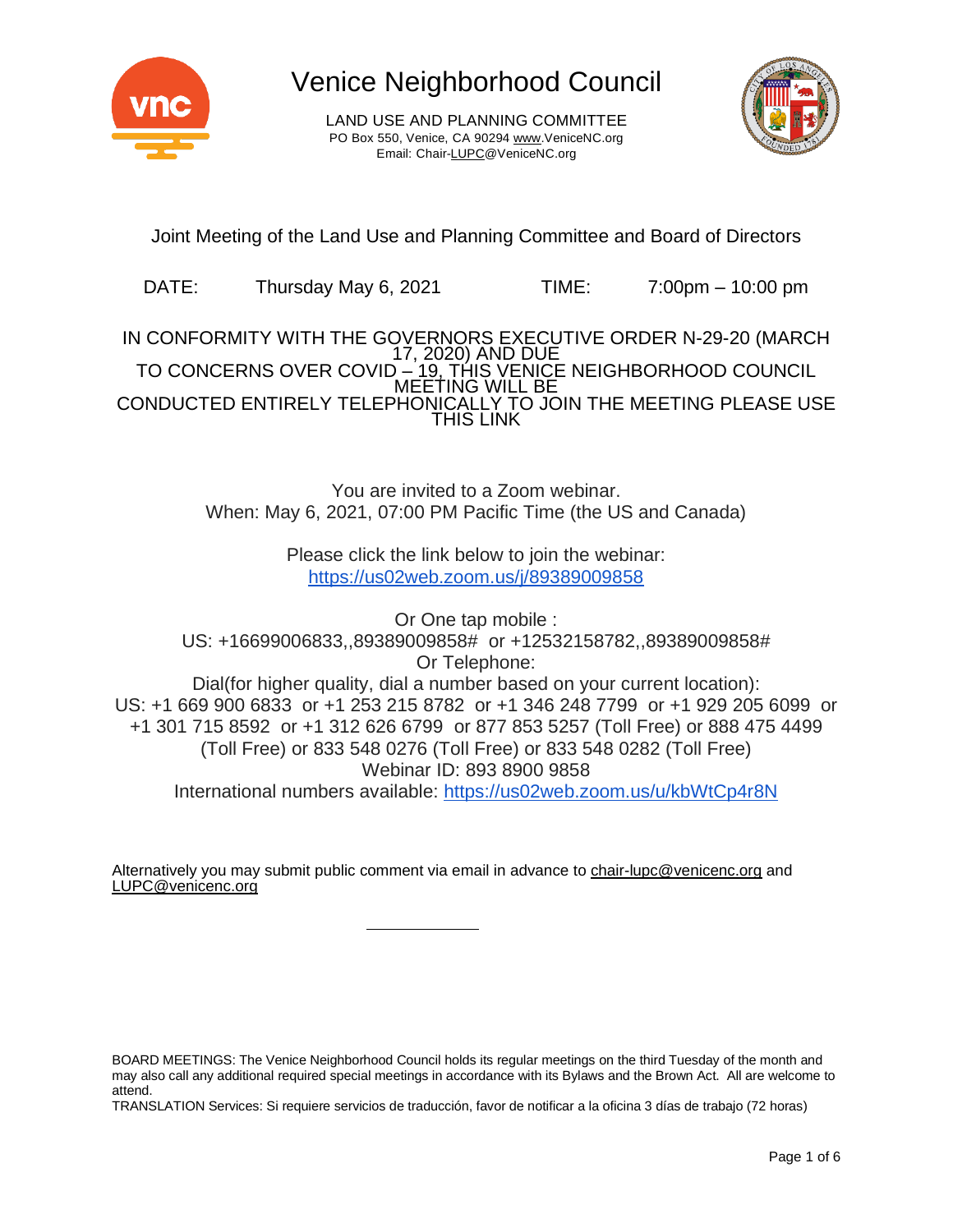### LAND USE AND PLANNING COMMITTEE

PO Box 550, Venice, CA 90294 [www.VeniceNC.org](http://www.venicenc.org/)

Email: Chai[r-LUPC@VeniceNC.org](mailto:LUPC@VeniceNC.org)

antes del evento. Si necesita asistencia con esta notificación, por favor llame a nuestra oficina 213.978.1551. PUBLIC ACCESS OF RECORDS: See last page. PUBLIC COMMENT: See last page.

COMMUNITY IMPACT STATEMENTS: Any action taken by the Board may result in the filing of a related CIS DISABILITY POLICY: See last page.

ALL AGENDA TIMES ARE APPROXIMATE AND SUBJECT TO CHANGE ON THE NIGHT OF THE MEETING.

### AGENDA ITEMS

#### 1. Call to Order

2. Roll Call

| Name                 | Present | Name                 | Present |
|----------------------|---------|----------------------|---------|
| Alix Gucovsky, Chair |         | <b>Matthew Royce</b> |         |
|                      |         |                      |         |
| <b>Barry Cassily</b> |         | Chris Zonnas         |         |
| <b>Tim Bonefeld</b>  |         | Shep Stern           |         |
| Daffodil Tyminski    |         | Michael Jensen       |         |
|                      |         | Carlos Zubieta       |         |

#### 3. Approval of Minutes

see draft minutes for April 15, and April 29 2021 at: <http://venicenc.org/land-use-committee.php>

#### 4. Approval of Agenda

- 5. LUPC members to declare any conflicts of interest or ex parte communications relating to items on this meeting's agenda
- 6. Chair's Report
- 7. General Public Comment on non-agendized items related to Land Use and Planning 15 minutes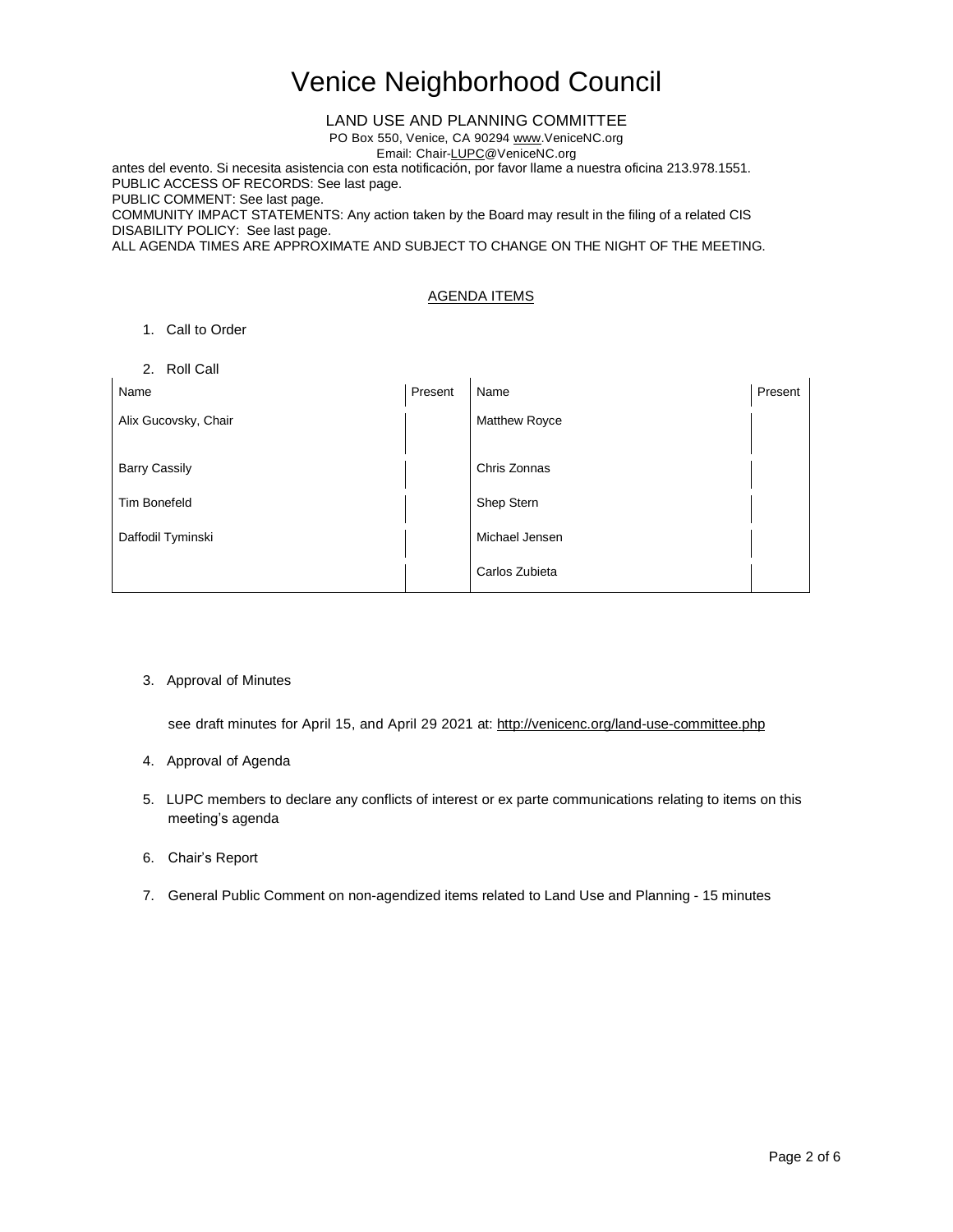LAND USE AND PLANNING COMMITTEE PO Box 550, Venice, CA 90294 [www.VeniceNC.org](http://www.venicenc.org/) Email: Chai[r-LUPC@VeniceNC.org](mailto:LUPC@VeniceNC.org)

### 8. CASES FOR REVIEW

A.

|                  | Case: VTT-82288 CPC-2018-7344-GPAJ-VZCJ-HD-SPP-SPP-CDP-MEL-WDI-              |
|------------------|------------------------------------------------------------------------------|
|                  | SPRPHP ENV-2018-6667-SE                                                      |
|                  | City Hearing: October 22, 2020                                               |
|                  | Address: 2102-2120 S Pacific Avenue, 116-302 E North Venice Boulevard, 2016- |
|                  | 2116 S Canal Street and 319 E South Venice Boulevard                         |
| Applicant:       | Sarah Lett Hollywood Community Housing Corporation, and                      |
|                  | Becky Dennison Venice Community Housing Corporation                          |
| LUPC Staff:      | Matthew Royce, Carlos Zubieta, Michael Jenssen                               |
|                  | Representative: Chris Murray Rosenheim and Associates                        |
| City Staff:      | Ira Brown ira.brown@lacity.org Jason Douglas                                 |
|                  | Jason.douglas@lacity.org len Nguyen len.nguyen@lacity.org;                   |
|                  | Mike Bonin Mike.Bonin@lacity.org Vince Bertoni                               |
|                  | Vince.Bertoni@lacity.org Nisa Covev nisa.cove@lacity.org                     |
| Case Description |                                                                              |

Case Description:

The demolition of an existing surface parking lot containing 196 spaces bi-sected by Grand Canal, and a two story 4 unit residential structure and the construction,use and maintenance of a 104,140 sq ft mixed use 100 percent affordable housing stories development. A 36,340 sq ft structure west of grand canal, and a 67,800 sq t structure east of grand canal consisting of 140 residential units, 136 affordable, 4 manager, 685 sq ft of social service office use, 2255 sq ft of retail use, 810 sq ft of restaurant use with 500 sq ft of outdoor service floor area and 3,155 sq ft of community arts center/art studio. The structure west of grand canal is 3 stories and 35 in height with a 59 foot tall campanile located at the Norwest corner of the subject site with a roof access structure resulting in a structure with a maximum 67 feet in height and five stories. The structure east of Grand Canal is 3 stories and 35 ft in height. The project will provide a total of 360 on site automobile parking spaces comprising of 61 residential spaces 42 commercial spaces 196 public spaces, 23 beach impact zone spaces and 38 non required spaces and 136 bicycle spaces.

REQUESTED ACTIONS: VTT-82288 The Advisory Agency shall consider:

1. Pursuant to Assembly Bill 1197 in furtherance of providing Supportive Housing under Public Resources Code Section 21080.27(b)(1),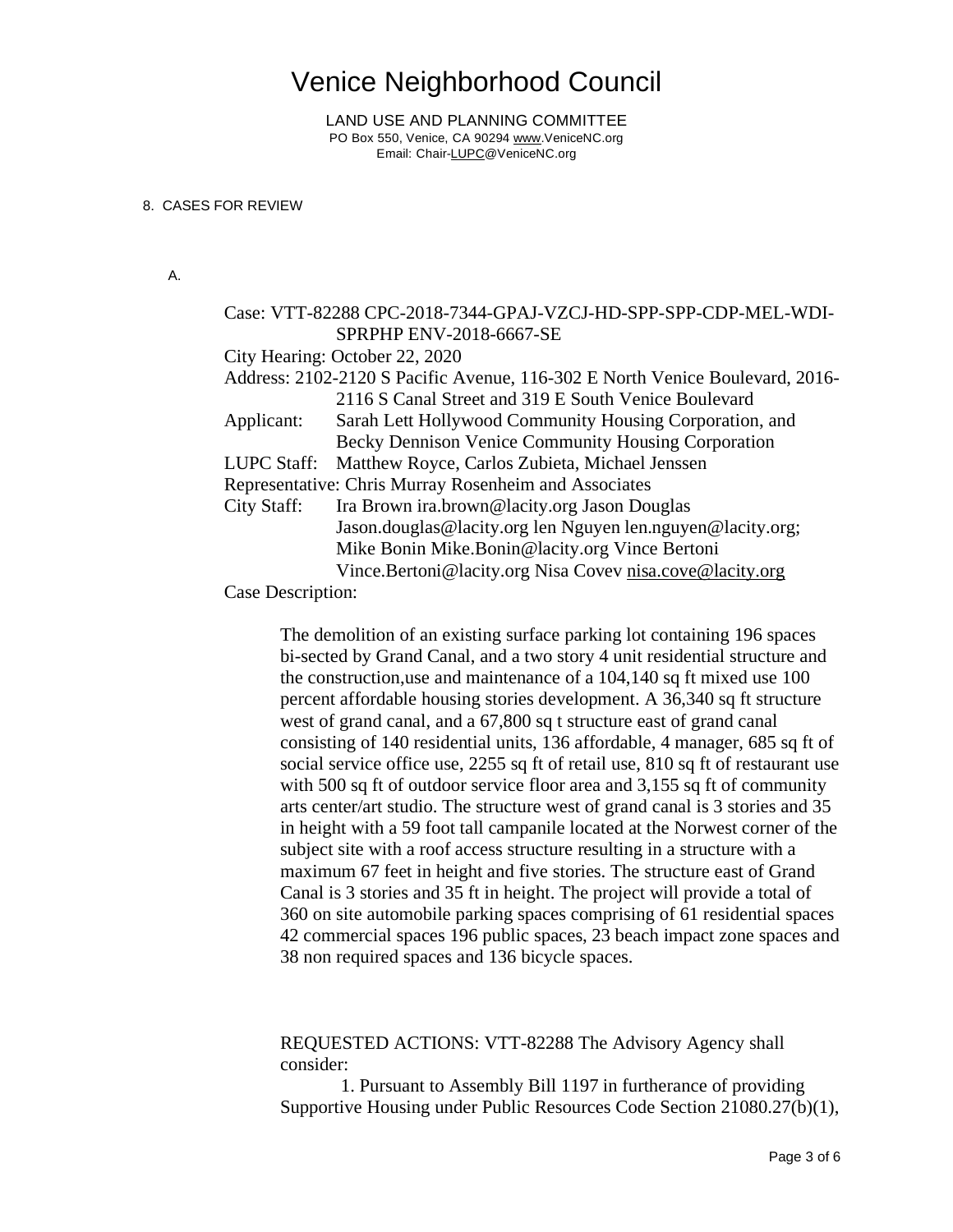LAND USE AND PLANNING COMMITTEE PO Box 550, Venice, CA 90294 [www.VeniceNC.org](http://www.venicenc.org/) Email: Chai[r-LUPC@VeniceNC.org](mailto:LUPC@VeniceNC.org)

that based on the whole of the administrative record as supported by the justification prepared and found in the environmental case file, the project is statutorily exempt from the California Environmental Quality Act;

2. Pursuant to Los Angeles Municipal Code (LAMC) Sections 17.03, 17.06, and 17.15, a Vesting Tentative Tract Map, VTT No. 82288, for the merger and re-subdivision of 40 existing lots into two master ground lots and seven airspace lots; and

3. Pursuant to Los Angeles Municipal Code Section 17.53-D,

a Waiver of Dedication and/or Improvements to waive the requirement to: a. Dedicate 20.5 feet to complete a 43-foot half right-ofway along Pacific Avenue;

b. Dedicate a 15-foot by 15-foot corner cut at the intersection of South Venice Boulevard and Pacific Avenue;

c. Dedicate a 15-foot by 15-foot corner cut at the intersection of North Venice Boulevard and Pacific Avenue;

d. Dedicate a 15-foot by 15-foot corner cut at the intersection of South Venice Boulevard and Dell Avenue; and

e. Dedicate 10 feet to complete a 30-foot half right-of-way along Dell Avenue.

CPC-2018-7344-GPAJ-VZCJ-HD-SP-SPP-CDP-MEL-WDI-SPR-PHP On behalf of the City Planning Commission, the Hearing Officer will take public testimony regarding the following:

4. An exemption from CEQA, pursuant to California Public Resources Code (PRC) Section 21080.27(b)(1);

5. Pursuant to Los Angeles City Charter Section 555 and LAMC Section 11.5.6, a General Plan Amendment to the:

> a. Venice Community Plan General Plan Land Use Map to amend the land use designation of the subject site from Open Space and Low Medium II Multiple Family Residential to Neighborhood Commercial;

b. Certified Venice Local Coastal Program Land Use Plan (LUP) maps to amend the land use designation of the subject site from Open Space and Low Medium II Multiple Family Residential to Neighborhood Commercial; and

c. Certified Venice Local Coastal Program Land Use Plan (LUP) text pertaining to the proposed development;

6. Pursuant to LAMC Section 12.32 F, a Vesting Zone Change and Height District Change from OS-1XL-O to (T)(Q)C2- 1L-O and pursuant to LAMC Section 11.5.11(e) and California Government Code 65915(k), three Developer Incentives to permit:

a. Reduced residential parking pursuant to AB744;

b. The required residential parking for the building on the East Site to be located in the building on the West Site; and NOTIFICATION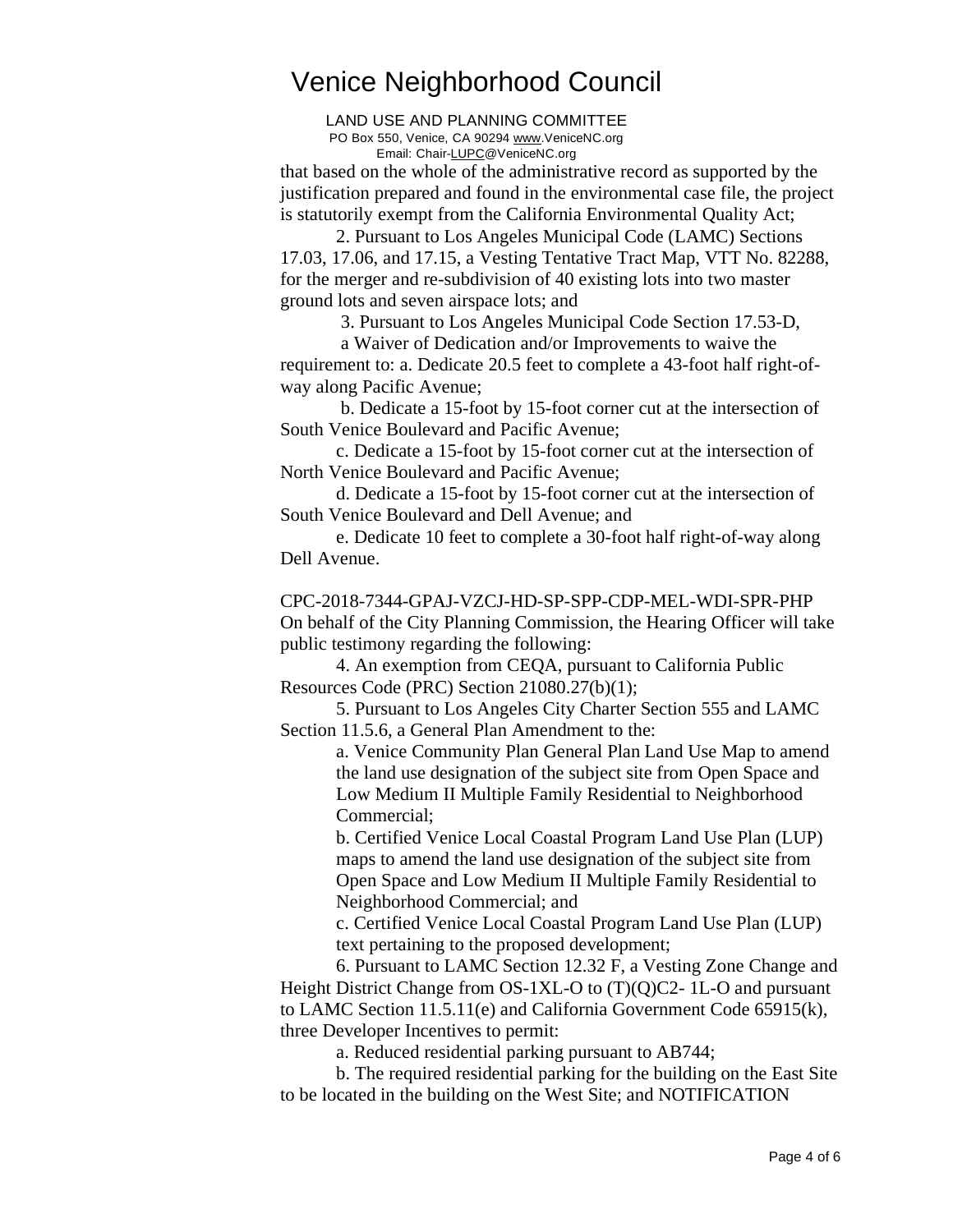LAND USE AND PLANNING COMMITTEE PO Box 550, Venice, CA 90294 [www.VeniceNC.org](http://www.venicenc.org/) Email: Chai[r-LUPC@VeniceNC.org](mailto:LUPC@VeniceNC.org)

REQUIREMENT TO OWNERS: Within a 500-foot Radius AND OCCUPANTS: Within a 500-foot Radius AND INTERESTED PARTIES ☒ Puede obtener información en Español acerca de esta junta llamando al (213) 978-1300 planning4la.org Initial hearing – 8/03/2020 Page 3

c. RAS3 side and rear yard requirements per LAMC 12.10.5 in lieu of the yard requirements in the proposed C2 zone;

7. Pursuant to LAMC Section 11.5.7 G, a Specific Plan Amendment to the Venice Coastal Zone Specific Plan to: a. Create a new subarea "Subarea A" to permit a Permanent Supportive Housing project that includes Restricted Affordable housing units with supportive services and establishes Land Use Regulations and Development Standards;

and b. Amend the Map Exhibits to add the new subarea and change the zoning from OS-1XL and RD1.5 to C2-1LO for the new subarea;

8. Pursuant to LAMC Section 11.5.7 C, a Project Permit Compliance Review for a project within the Venice Coastal Zone Specific Plan;

9. Pursuant to LAMC Section 12.20.2, a Coastal Development Permit for a Project located within the Dual Permit Jurisdiction of the California Coastal Zone;

10. Pursuant to Government Code Sections 65590 and 65590.1 and the City of Los Angeles Interim Mello Act Compliance Administrative Procedures, a Mello Act Compliance Review for demolition of four Residential Units and the construction of 140 Residential Units in the Coastal Zone;

11. Pursuant to LAMC Section 16.05, Site Plan Review for a Project which creates or results in an increase of 50 or more dwelling units.

Presentation by Venice Vision 25 minutes

Public Comment & Possible Action: Motion

**PUBLIC INPUT AT NEIGHBORHOOD COUNCIL MEETINGS**: The public is requested to fill out a "Speaker Card" to address the Land Use & Planning Committee on any agenda item before the Land Use & Planning Committee takes action on an item. Comments from the public on agenda items will be heard only when the respective item is being considered. Comments from the public on other matters not appearing on the agenda that are within the Land Use & Planning Committee jurisdiction will be heard during the General Public Comment period. Please note that under the Brown Act, the Land Use & Planning Committee is prevented from acting on a matter that you bring to its attention during the General Public Comment period; however, the issue raised by a member of the public may become the subject of a future Land Use & Planning Committee meeting. Public comment is limited to **1** minute per speaker, unless adjusted by the presiding officer.

**POSTING**: *In compliance with Government Code section 54957.5, non-exempt writings that are distributed to* a majority or all of the board members in advance of a meeting may be viewed at Beyond Baroque, 681 Venice *Blvd; Venice Public Library, 501 S. Venice Blvd; and at our website by clicking on the following link:* [www.venicenc.org](http://www.venicenc.org/)*, or at the scheduled meeting.* You can also receive our agendas via email by